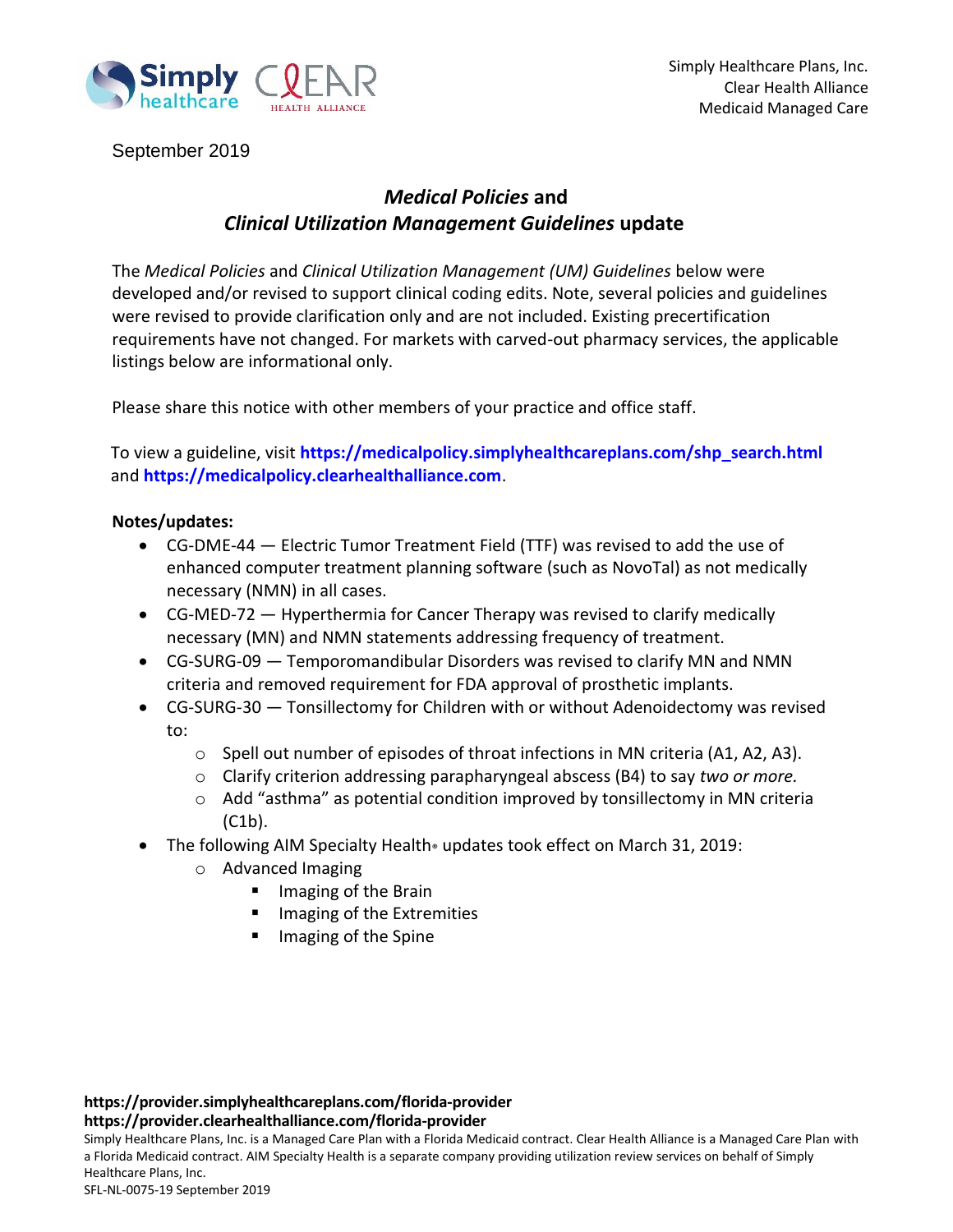## *Medical Policies*

On March 21, 2019, the medical policy and technology assessment committee (MPTAC) approved the following *Medical Policies* applicable to Simply Healthcare Plans, Inc. and Clear Health Alliance (Simply).

| <b>Publish date</b> | <b>Medical Policy number</b> | <b>Medical Policy title</b>                                                                                                                                                | <b>New or revised</b> |
|---------------------|------------------------------|----------------------------------------------------------------------------------------------------------------------------------------------------------------------------|-----------------------|
| 4/24/2019           | MED.00127                    | <b>Chelation Therapy</b>                                                                                                                                                   | <b>New</b>            |
| 4/24/2019           | GENE.00050                   | Gene Expression Profiling for<br><b>Coronary Artery Disease</b>                                                                                                            | <b>New</b>            |
| 4/24/2019           | MED.00128                    | <b>Insulin Potentiation Therapy</b>                                                                                                                                        | <b>New</b>            |
| 4/24/2019           | SURG.00152                   | <b>Wireless Cardiac Resynchronization</b><br>Therapy for Left Ventricular Pacing                                                                                           | <b>New</b>            |
| 3/28/2019           | DRUG.00088                   | Atezolizumab (Tecentriq®)                                                                                                                                                  | Revised               |
| 3/28/2019           | DRUG.00053                   | Carfilzomib (Kyprolis <sup>®</sup> )                                                                                                                                       | Revised               |
| 4/24/2019           | GENE.00045                   | Detection and Quantification of<br><b>Tumor DNA Using Next Generation</b><br>Sequencing in Lymphoid Cancers                                                                | Revised               |
| 4/24/2019           | GENE.00010                   | <b>Genotype Testing for Genetic</b><br>Polymorphisms to Determine Drug-<br><b>Metabolizer Status</b>                                                                       | Revised               |
| 4/24/2019           | SURG.00139                   | Intraoperative Assessment of<br><b>Surgical Margins During Breast-</b><br>Conserving Surgery with<br>Radiofrequency Spectroscopy or<br><b>Optical Coherence Tomography</b> | Revised               |
| 4/24/2019           | GENE.00012                   | Preconception or Prenatal Genetic<br>Testing of a Parent or Prospective<br>Parent                                                                                          | Revised               |
| 4/24/2019           | SURG.00121                   | <b>Transcatheter Heart Valve</b><br>Procedures                                                                                                                             | Revised               |

## *Clinical UM Guidelines*

On March 21, 2019, the MPTAC approved the following *Clinical UM Guidelines* applicable to Simply. These guidelines were adopted by the medical operations committee for members on May 7, 2019.

| Publish date   Clinical UM Guideline number | <b>Clinical UM Guideline title</b>       | <b>New or revised</b> |
|---------------------------------------------|------------------------------------------|-----------------------|
| 3/28/2019   CG-ANC-07                       | Inpatient Interfacility<br>Transfers     | Revised               |
| 3/28/2019   CG-DRUG-50                      | Paclitaxel, protein-bound<br>(Abraxane®) | Revised               |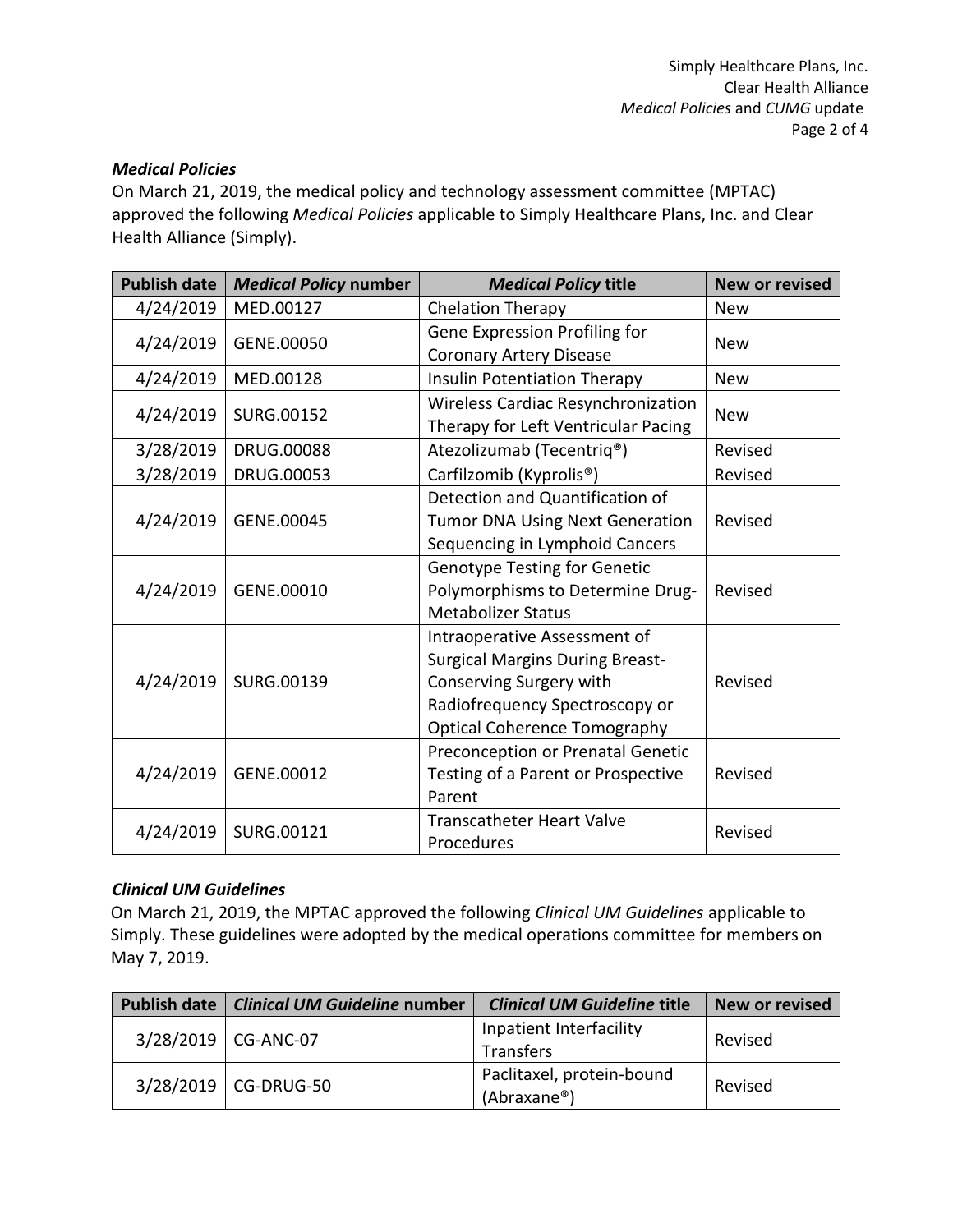| Publish date | <b>Clinical UM Guideline number</b> | <b>Clinical UM Guideline title</b>                                                                                                                         | <b>New or revised</b> |
|--------------|-------------------------------------|------------------------------------------------------------------------------------------------------------------------------------------------------------|-----------------------|
| 3/28/2019    | CG-DRUG-96                          | Ado-trastuzumab<br>emtansine (Kadcyla®)                                                                                                                    | Revised               |
| 3/28/2019    | CG-GENE-04                          | <b>Molecular Marker</b><br><b>Evaluation of Thyroid</b><br><b>Nodules</b>                                                                                  | Revised               |
| 4/24/2019    | CG-DME-44                           | <b>Electric Tumor Treatment</b><br>Field (TTF)                                                                                                             | Revised               |
| 4/24/2019    | CG-DRUG-68                          | Bevacizumab (Avastin®) for<br>Non-Ophthalmologic<br>Indications                                                                                            | Revised               |
| 4/24/2019    | CG-GENE-01                          | Janus Kinase 2, CALR, and<br><b>MPL Gene Mutation Assays</b><br>Previous title: Janus Kinase<br>2 (JAK2) V617F and JAK2<br>exon 12 Gene Mutation<br>Assays | Revised               |
| 4/24/2019    | CG-GENE-05                          | <b>Genetic Testing for DMD</b><br>Mutations (Duchenne or<br><b>Becker Muscular Dystrophy)</b>                                                              | Revised               |
| 4/24/2019    | CG-MED-82                           | Intravenous versus Oral<br>Drug Administration in the<br><b>Outpatient and Home</b><br>Setting                                                             | <b>New</b>            |
| 4/24/2019    | CG-MED-83                           | Level of Care: Specialty<br>Pharmaceuticals                                                                                                                | <b>New</b>            |
| 4/24/2019    | CG-SURG-30                          | Tonsillectomy for Children<br>with or without<br>Adenoidectomy                                                                                             | Revised               |
| 5/9/2019     | CG-DRUG-113                         | Inotuzumab ozogamicin<br>(Besponsa®)                                                                                                                       | <b>New</b>            |
| 5/9/2019     | CG-GENE-06                          | <b>Preimplantation Genetic</b><br><b>Diagnosis Testing</b>                                                                                                 | <b>New</b>            |
| 5/9/2019     | CG-GENE-07                          | <b>BCR-ABL Mutation Analysis</b>                                                                                                                           | New                   |
| 5/9/2019     | CG-GENE-08                          | <b>Genetic Testing for PTEN</b><br>Hamartoma Tumor<br>Syndrome                                                                                             | <b>New</b>            |
| 5/9/2019     | CG-GENE-09                          | <b>Genetic Testing for CHARGE</b><br>Syndrome                                                                                                              | <b>New</b>            |